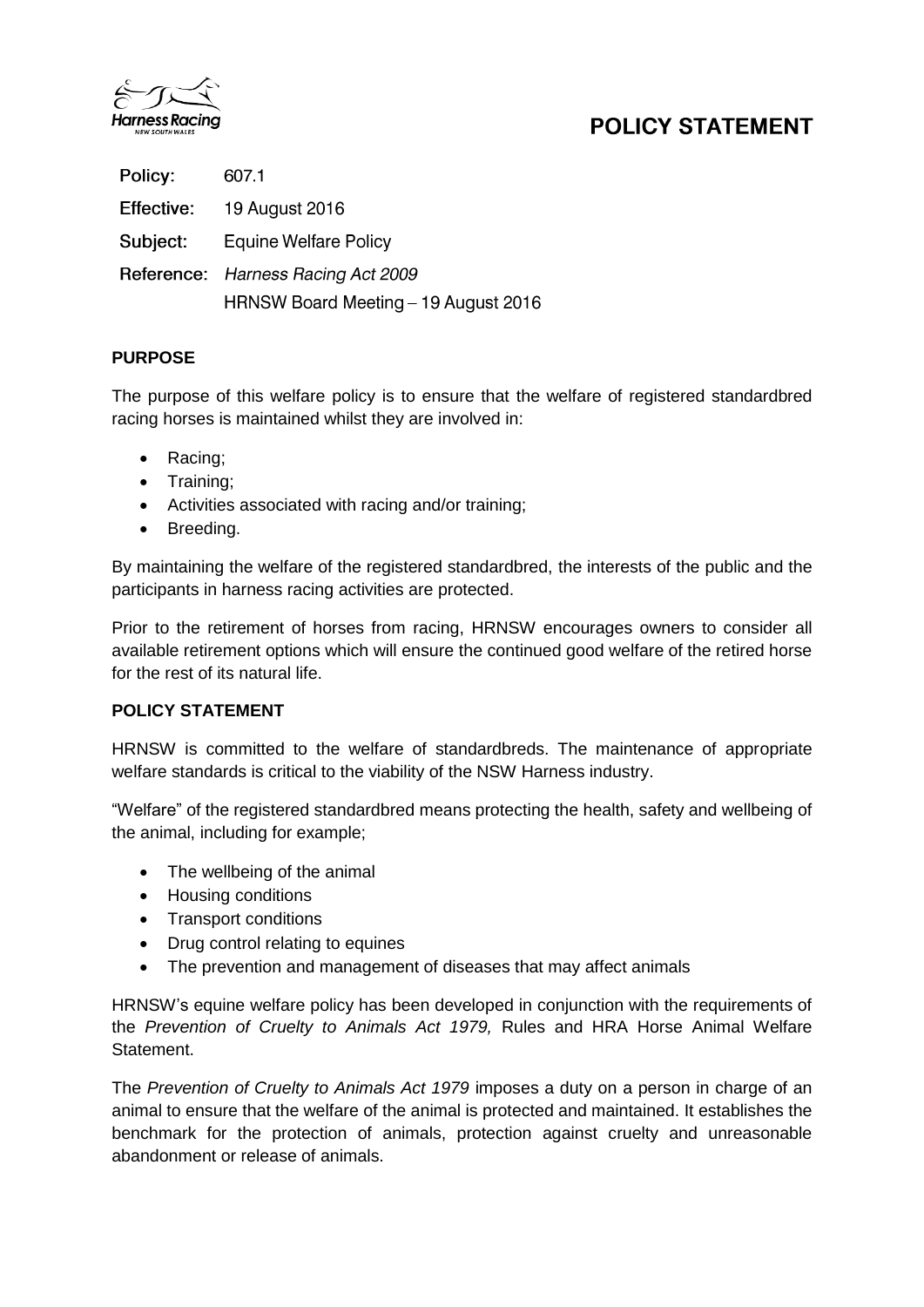

# **POLICY STATEMENT**

Current standards for the welfare of standardbred harness racing horses largely reflect those originally devised by the International Group of Specialist Veterinarians (IGSRV), an association of regulatory veterinarians employed with horse racing authorities around the world.

HRNSW is a member of Harness Racing Australia (HRA). HRA develops national policies and also developed the Horse Animal Welfare Statement. HRA also liaises with the Australian Veterinary Association, Australian Equine Veterinary Association and the RSPCA.

It is the policy of HRNSW to ensure that appropriate standards for the welfare of standardbred racing horses are maintained. HRNSW believes that any person who does not abide by the minimum standards for welfare of the standardbred has no place in the NSW harness industry. Accordingly, all persons are placed on notice that breaches of established animal welfare standards may result in considerable penalties being imposed, which may include the cancellation of their licence.

HRNSW will regularly review established relevant information on equine welfare, through its Regulatory Veterinarian and may make standards, procedures and rules as required to ensure that the protection of the standardbred horse in maintained. Matters which HRNSW may make standards, procedures and rules about may include, but are not limited to:

- The husbandry and keeping of horses;
- Travelling with horses
- Racing in extreme conditions;
- Race Track preparation
- Use of the Whip
- Racing of pregnant mares
- The use of prohibited substances
- Veterinary inspections

HRNSW will undertake regular audits of standardbred horses in the control of licensed trainers, to assess whether the animals are being cared for according to established standards for equine welfare.

Disciplinary action will be taken against persons who fail to provide that registered Standardbred horses are cared for in a manner that ensures that the welfare of the horse is maintained according to established standards.

Increasing focus on the protection of the welfare of registered standardbred horses in linked to other policies of HRNSW. Including the "Harness Heat Racing Policy" and "HRNSW Penalty Guidelines".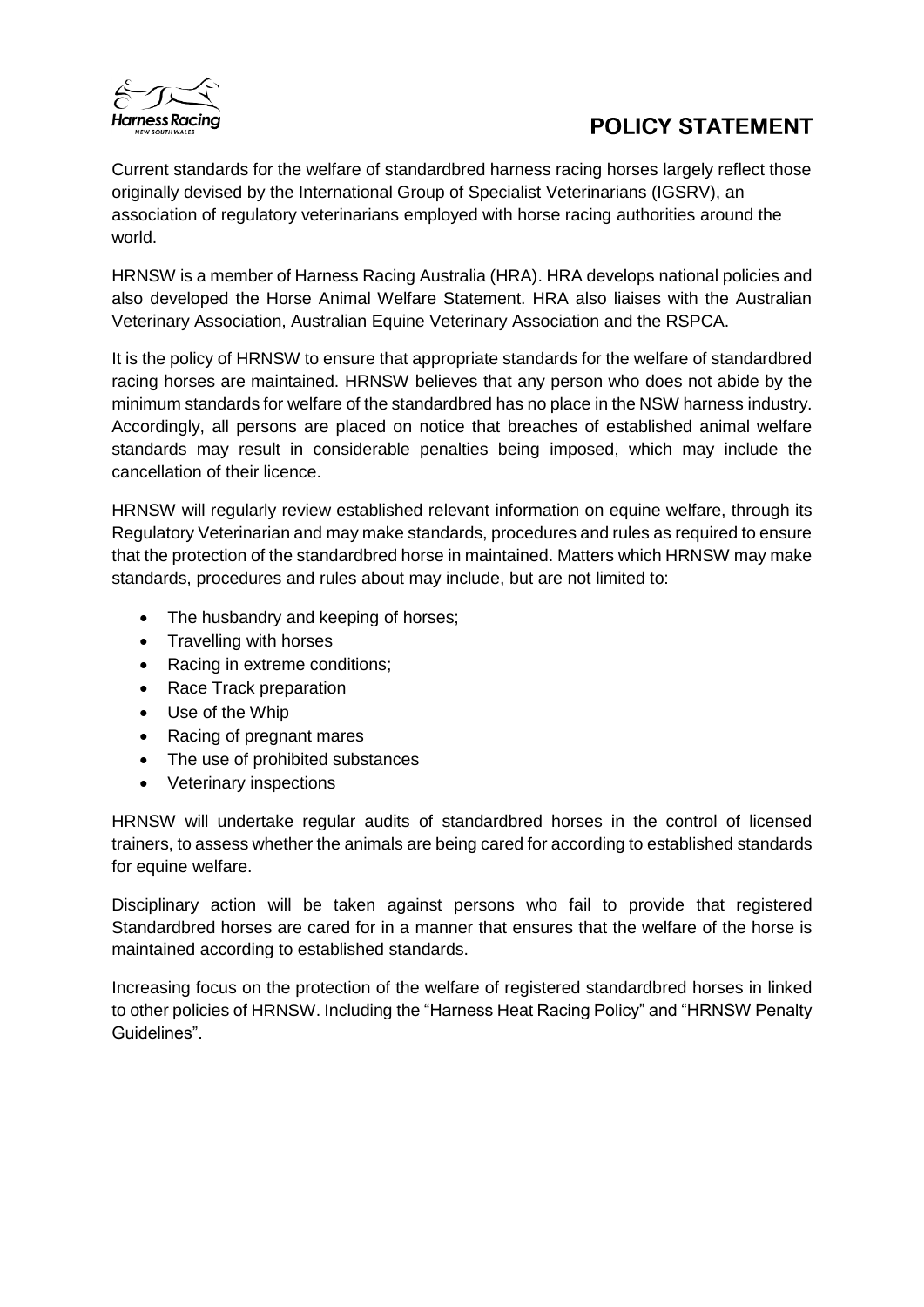



## **DUTY OF CARE**

All persons in charge of a standardbred horse owe that animal a duty of care and must not breach that duty of care. HRNSW requires all persons in charge of a standardbred horse to act at all times in a way which protects their welfare.

In the case of trainers, this duty of care cannot be transferred to another person. If a trainer engages a person, for example, a transport operator to transport horses, the trainer has a responsibility to engage competent persons who abide by the established standards of equine welfare.

HRNSW will not tolerate animal cruelty. HRNSW will investigate allegations of cruelty to registered standardbred horses and will institute disciplinary action a person found to be treating animals cruelly.

### **Notification of diseases**

A person in charge of a standardbred horse who believes or suspects that a horse has become infected with a notifiable disease must immediately inform the Chief Steward and the government department responsible for biosecurity matters .

### **Deregistration of Horse after its racing career**

HRNSW requires greater awareness and understanding of horses activities and whereabouts, both on and off the track, which will provide a clearer picture of the Standardbred herds lifecycle in order to building on successful welfare initiatives such as re-training or retirement programs.

Subsequently, a number of Australian Harness Racing Rules (AHRR) have been amended which compel owners and trainers of registered Standardbreds to advise authorities of a horses retirement from racing or death within specific timeframes. The importance of providing this information for currently active horses cannot be understated, and this is reflected in the penalties for non-compliance which have been set at a minimum fine of \$500 per offence.

Owners and trainers are encouraged to familiarise themselves with the various retirement options available for Standardbreds, as well as the relevant AHRR's.

The Deregistration Form is available at:

<http://www.harness.org.au/hra/form-R25A-deregistration-death-form.pdf>

### **APPLICATION**

The policy applies to all persons:

- Having care and control of a registered standardbred
- Involved in the caring of a registered standardbred